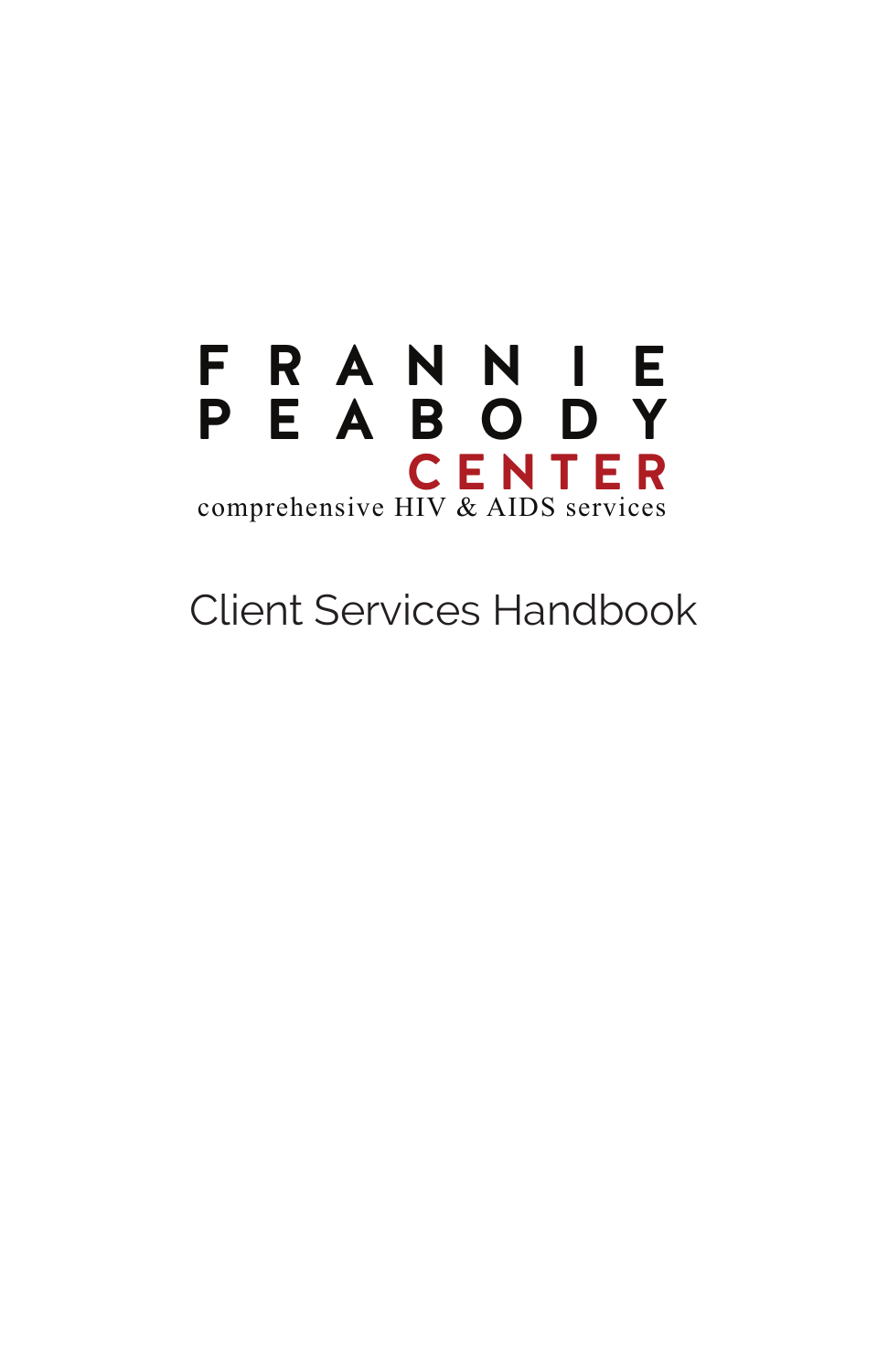## FRANNIE PEABODY CENTER

MISSION: To prevent the spread of HIV and provide support for those living with HIV/AIDS in Maine.

VISION: Through continued innovation and a dedicated client-centered approach, we envision an End to AIDS in Maine by 2030.

VALUES: Frannie Peabody Center's programs are driven by a long, extensive history of providing compassionate care to those impacted by HIV/AIDS. Drawing from its early years as The AIDS Project and Peabody House, the organization remains resilient, courageous, and steadfast in its goals to support sustained health for clients and the community as a whole.

> Contact Frannie Peabody Center: 30 Danforth Street, Suite 311 Portland, ME, 04101

> > Main office: 207-774-6877 Testing: 207-749-6818 peabodycenter.org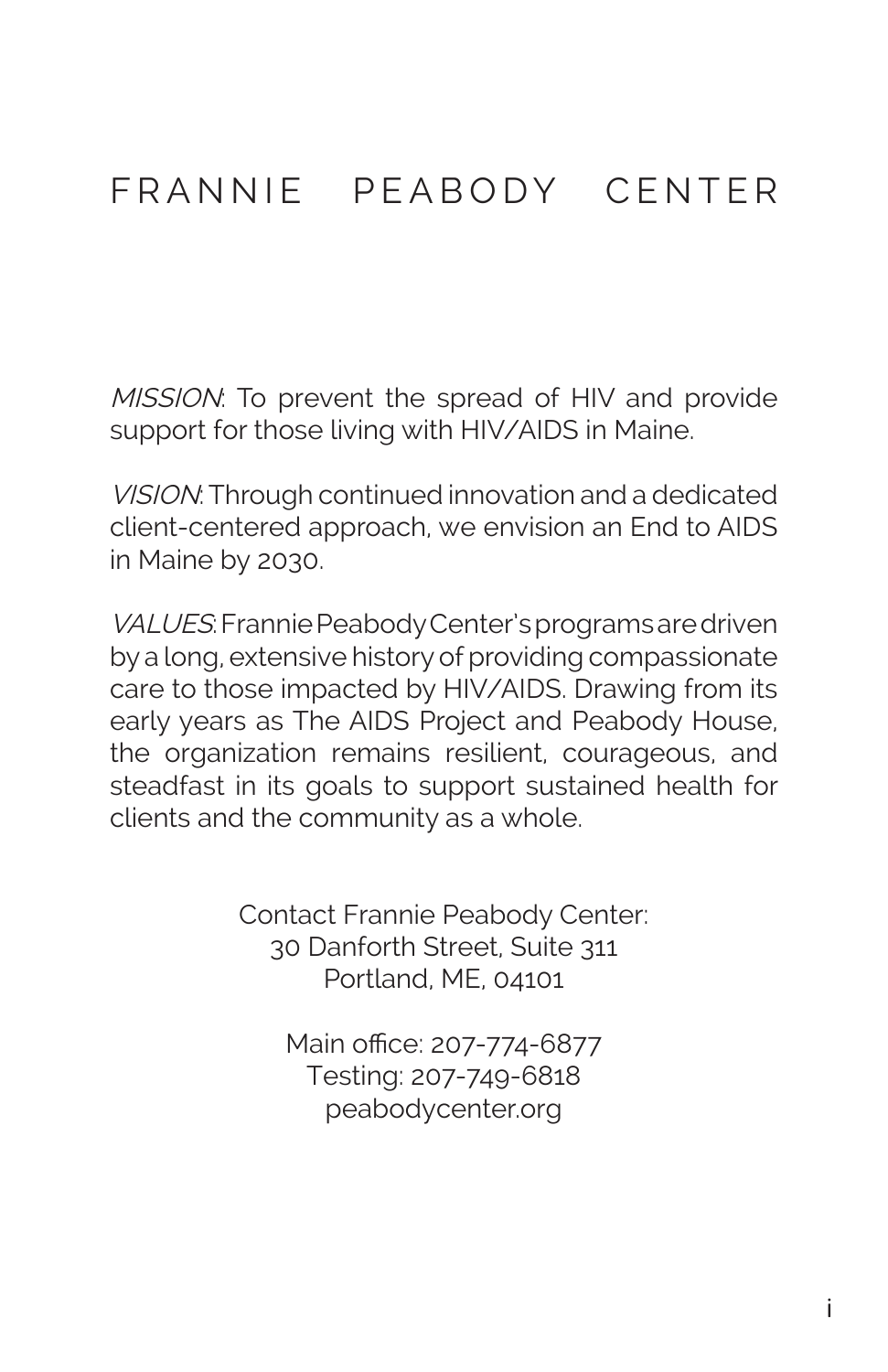

# Introduction

Frannie Peabody Center is a private, non-profit organization that works to provide assistance to people living with HIV/AIDS and to help prevent the spread of HIV in the community. This handbook was created as a guide for clients and friends of Frannie Peabody Center.

If you are living with or know someone living with HIV/ AIDS, we encourage you to contact us. Please call or stop by to discuss your situation or to learn more about getting involved with Frannie Peabody Center.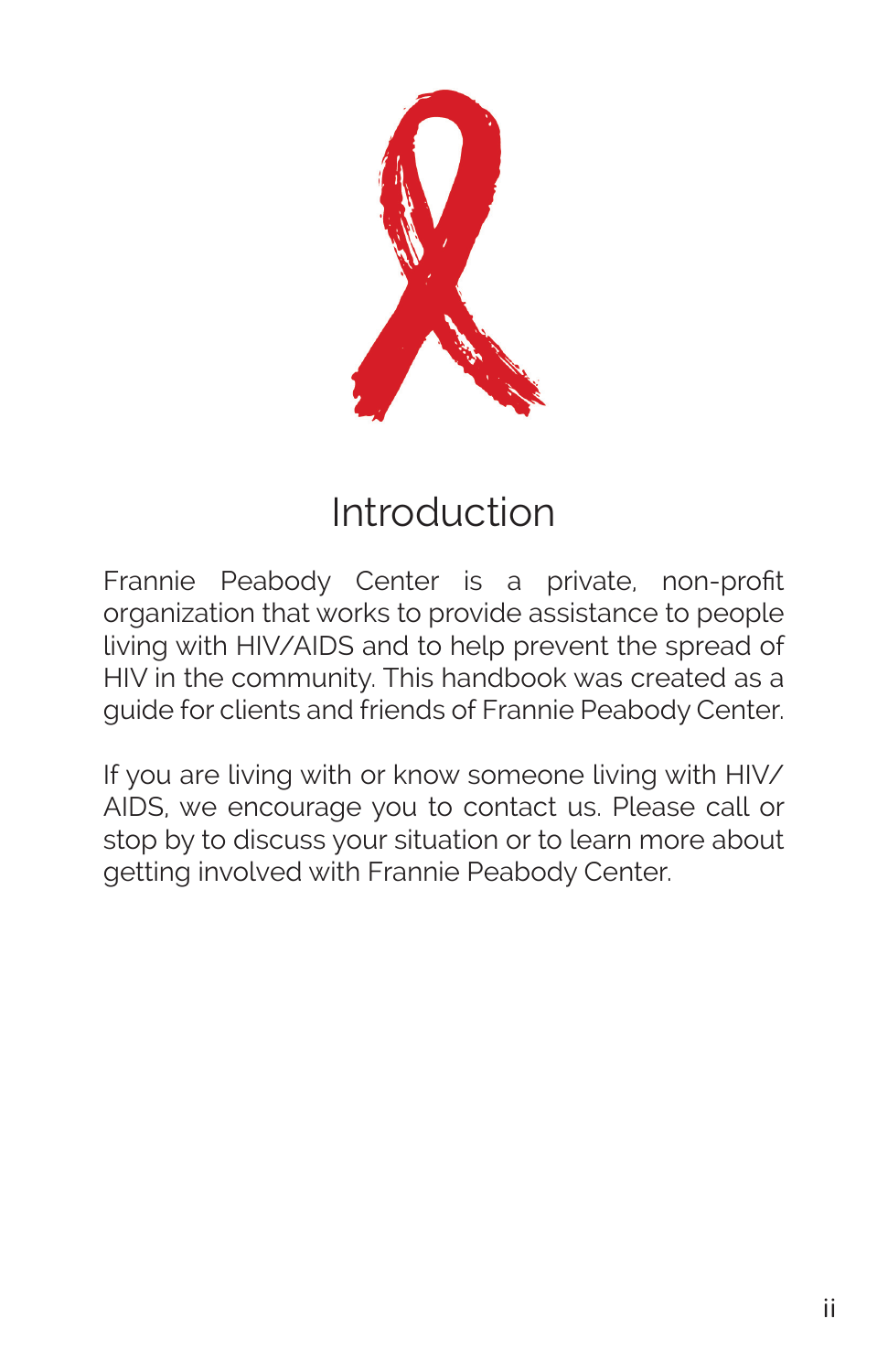## Table of Contents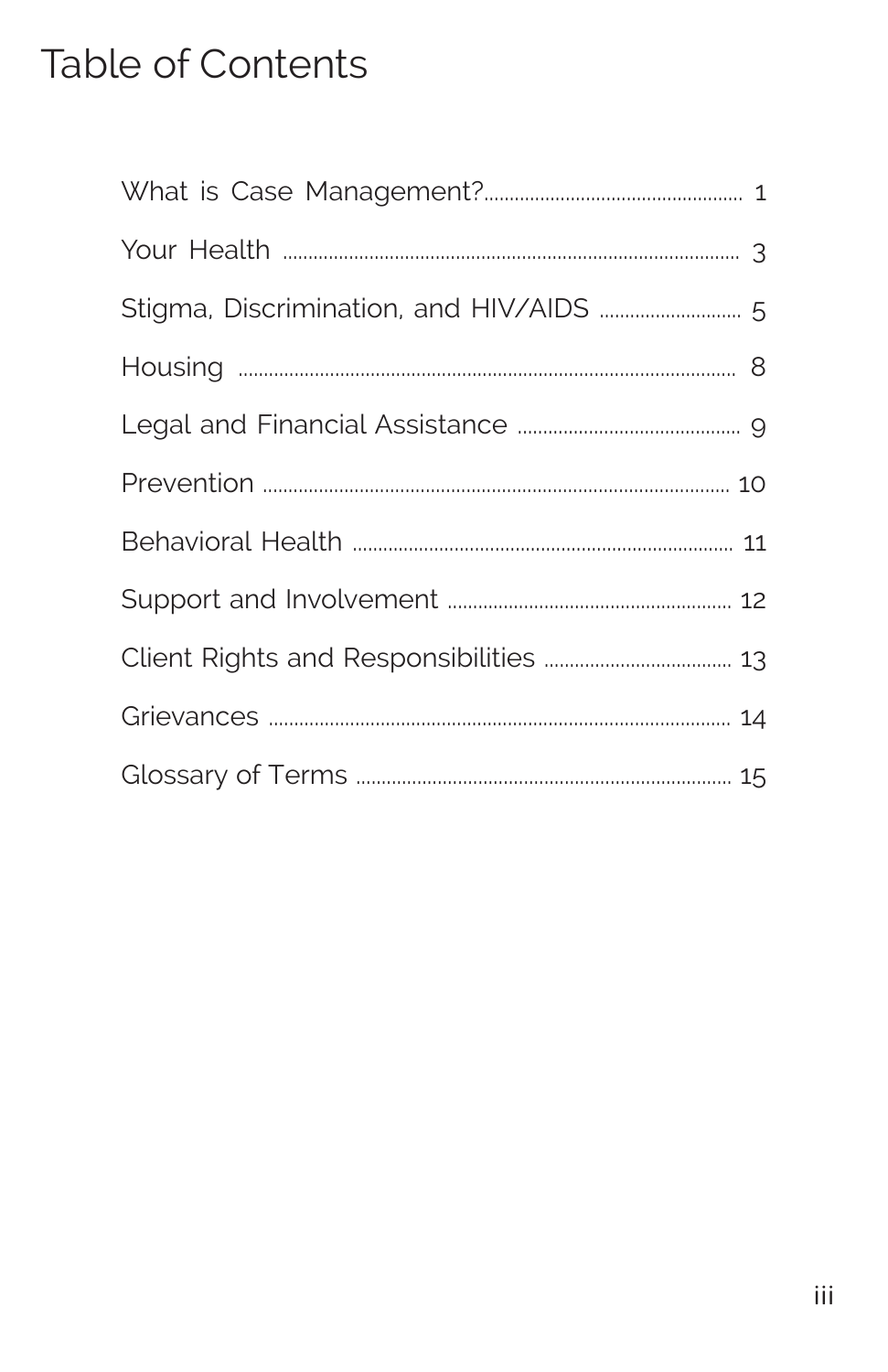# What is Case Management?

The case managers at Frannie Peabody Center are caring professionals who are trained to help you manage your care so you can live well with HIV/AIDS. Case managers are not trained to do things for clients. Rather, they are trained to assist clients in finding sustainable ways to do things on their own. The ultimate goal of case management is to help you understand and navigate the complex systems of healthcare so that you can manage care on your own when you are ready.

In order to be eligible for case management, you must be a Maine resident and you must provide proof of HIV+ status. You must also provide proof of your income. If your income is over 500% of the Federal Poverty Level, you are not eligible for case management services.

You or your medical provider can contact the Case Management Coordinator to arrange an initial conversation about our services. If you and the Coordinator determine that you could benefit from case management services, you will complete an initial intake with the Coordinator and then you will be assigned to a case manager based on the level of services that you need. In some cases, HIV case management may not be the most effective tool to meet your needs. In these situations, the Coordinator will work with you to find other supportive resources or case management opportunities in the community.

When you complete an intake, you'll be asked several questions about your health, your history, and what services might be helpful for you. You are not required to answer any of these questions, but any information that you are able to share with us will help us prioritize our work together.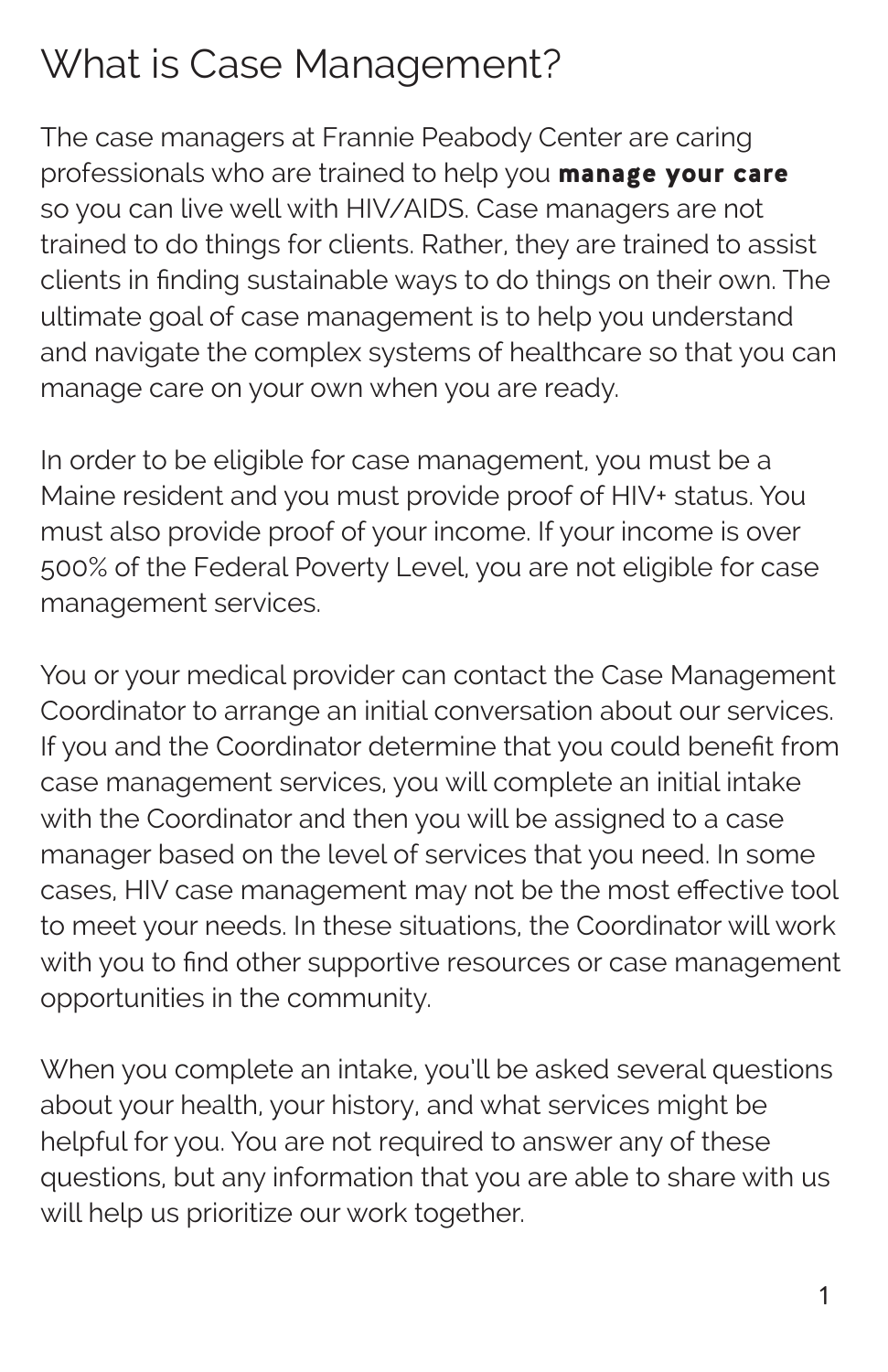The intake assessment includes questions about:

- Housing
- Transportation
- Insurance or other benefits
- Nutrition/Food
- Education
- Employment
- Finances
- Medical care
- Dental care
- Mental health
- Substance use
- Relationships and sexual history
- Legal issues

Once you are assigned to a case manager, you will create a plan and gain access to services based on your eligibility and need. Your case manager can work with you to:

- Coordinate access to healthcare
- Get appropriate medications
- Understand housing resources in the community
- Provide education and safer sex supplies to prevent the transmission of HIV
- Get access to interpreter services
- Assist with paperwork and applications

Case managers can assist with a wide range of services, however there are some things that case managers *cannot* do. These include:

- Transport clients
- Give medical, financial, or legal advice
- Perform personal care tasks for clients
- Assist with moving/packing/storing items for clients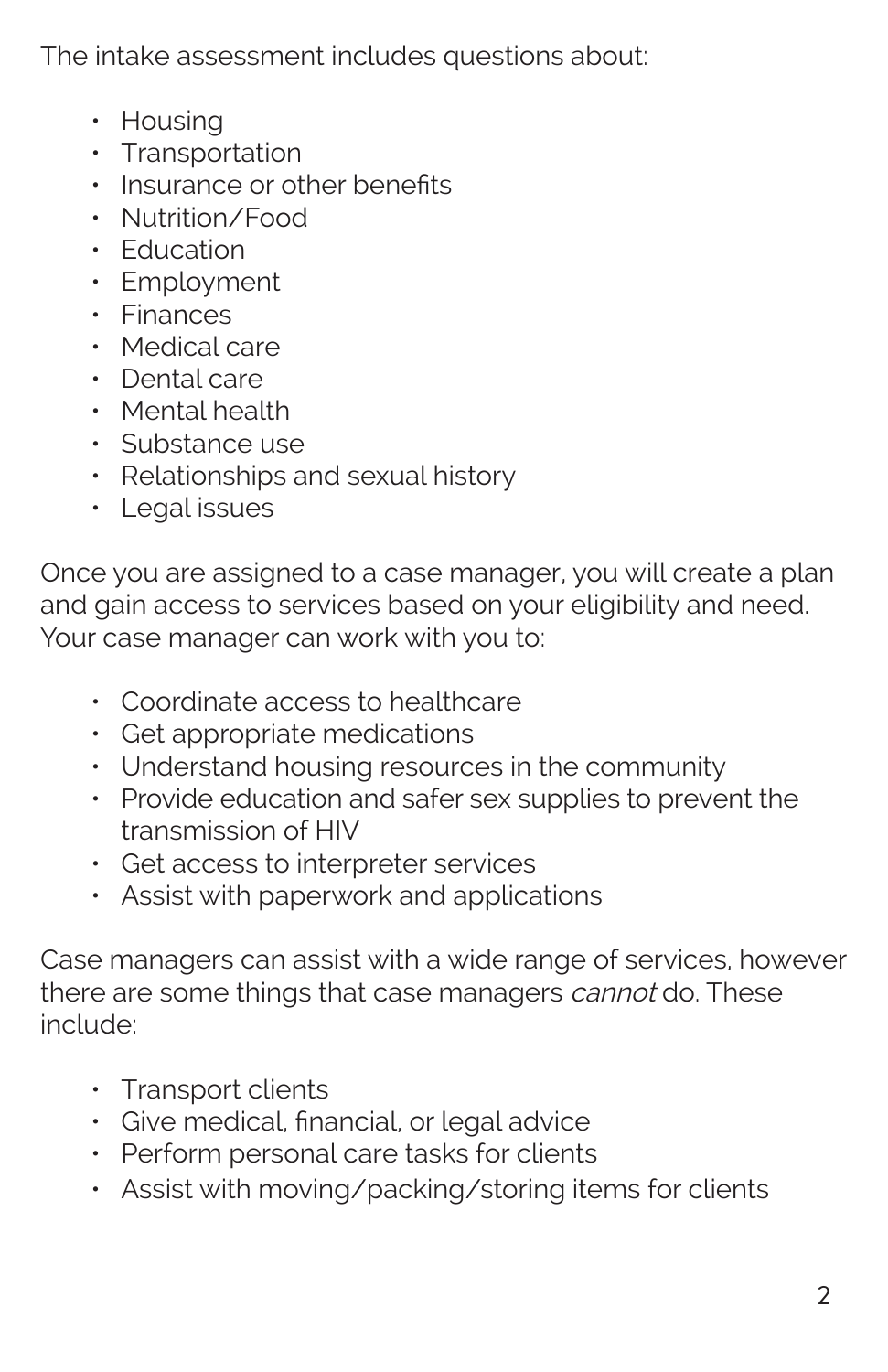Please note that Frannie Peabody Center can accommodate drop-ins on a limited basis. We strongly encourage clients to schedule appointments whenever possible.

Your case management services at Frannie Peabody Center are always free and confidential.

Our agency is funded by an assortment of state and federal contracts, grant funding, United Way agencies, and MaineCare reimbursement.

We are also very grateful for the support of many corporate and individual donors and sponsors.

If you would like more information about our funding, or to make a donation, you can visit our website: peabodycenter.org or call the main office to speak to our Director of Development.

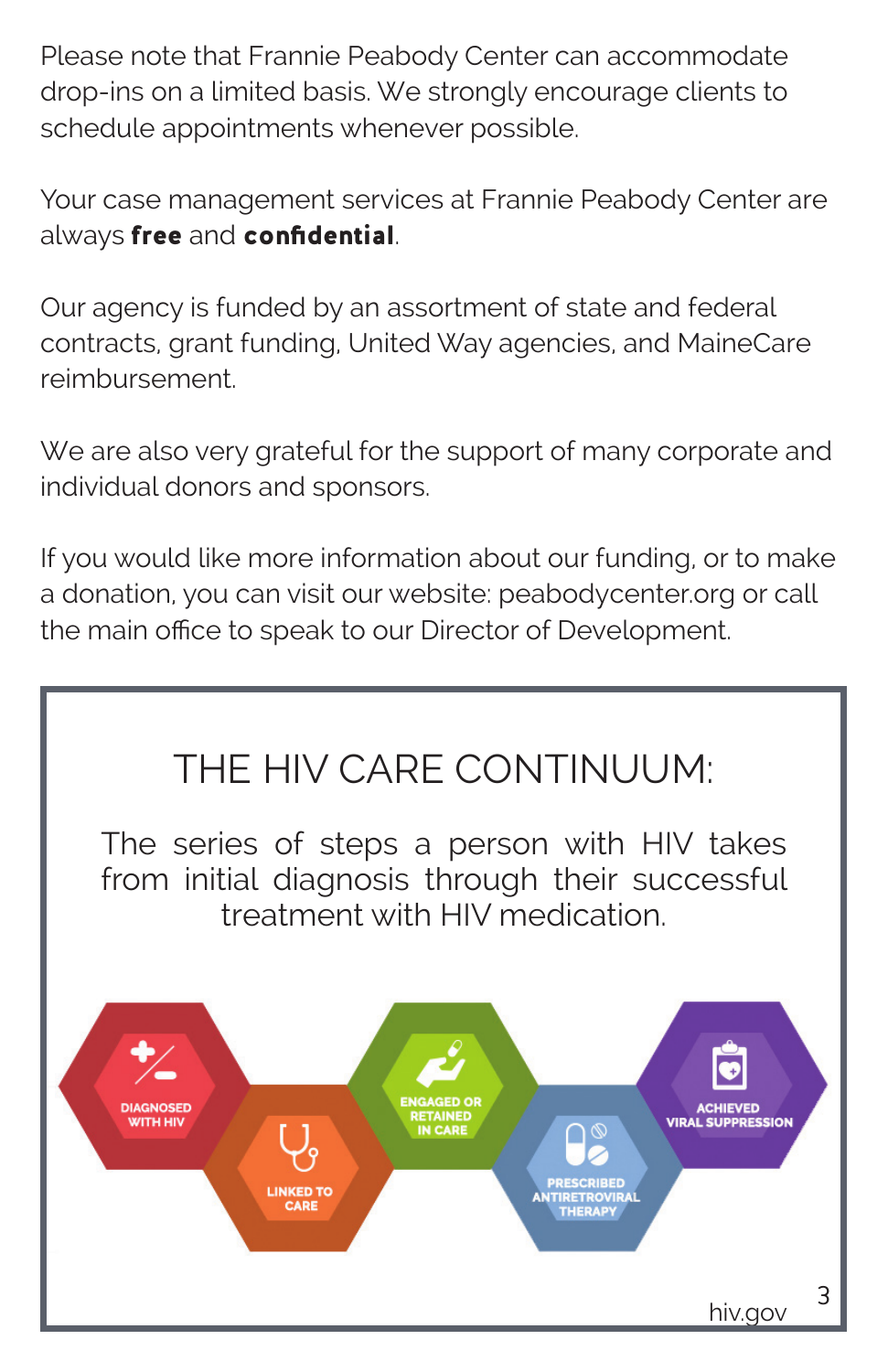# Your Health

Staying healthy, or getting better again, can sometimes seem like a challenge when you're living with HIV/AIDS. Your case manager is available to listen to you and discuss any concerns that you may have regarding your health.

### **Healthcare**

Paying close attention to your health can help you stay well while living with HIV/AIDS. Your case manager is not a medical professional and cannot offer medical advice, but they can make referrals and work with your medical providers to make sure that your questions are answered. Your case manager can connect you to resources such as:

- Insurance coverage
- Prescription drug coverage
- Mental health treatment
- Dental care
- Medical providers
- Substance use treatment

### Benefits Navigation

Maine Center for Disease Control and Prevention offers a resource called the AIDS Drug Assistance Program. Your case manager works closely with this program and can assist you in connecting to benefits based on your eligibility, including:

- Premium assistance for private insurance for those not eligible for MaineCare
- Prescription medication coverage
- Financial assistance for dental care
- Financial assistance for housing expenses
- Financial assistance for food 3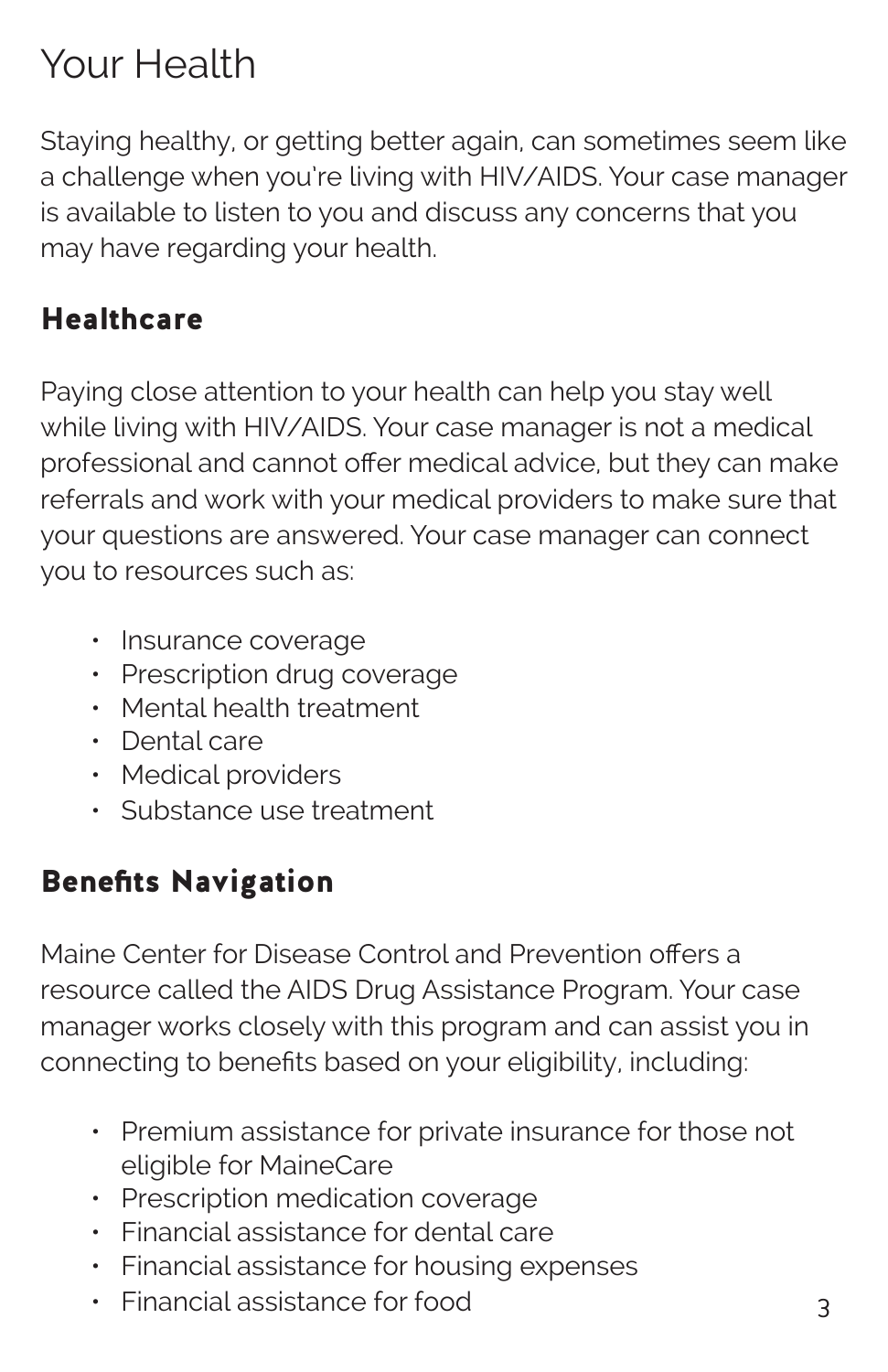### Medication Adherence

It's important to take your medications in the correct dosage at the correct times, as directed by your medical provider. Your case manager can help you find ways to remember what medications to take, and when, or if you're having trouble taking them as prescribed.



## VIRAL LOAD SUPPRESSION

Sustained adherence to HIV medications drastically lowers the level of HIV in the body, resulting in 'viral load suppression'. As long as viral load remains suppressed, a person living with HIV cannot transmit HIV to others.

A person living with HIV is considered 'undetectable' when HIV treatment brings levels of HIV in the body to such low levels that tests cannot detect it.

For more information on viral load suppression, talk to your healthcare provider.

### **Food and Exercise**

If you are having difficulty paying for food, your case manager can work with you to find access to a food pantry or other community resource. If you have questions about diet or exercise, your case manager can refer you to a healthcare provider.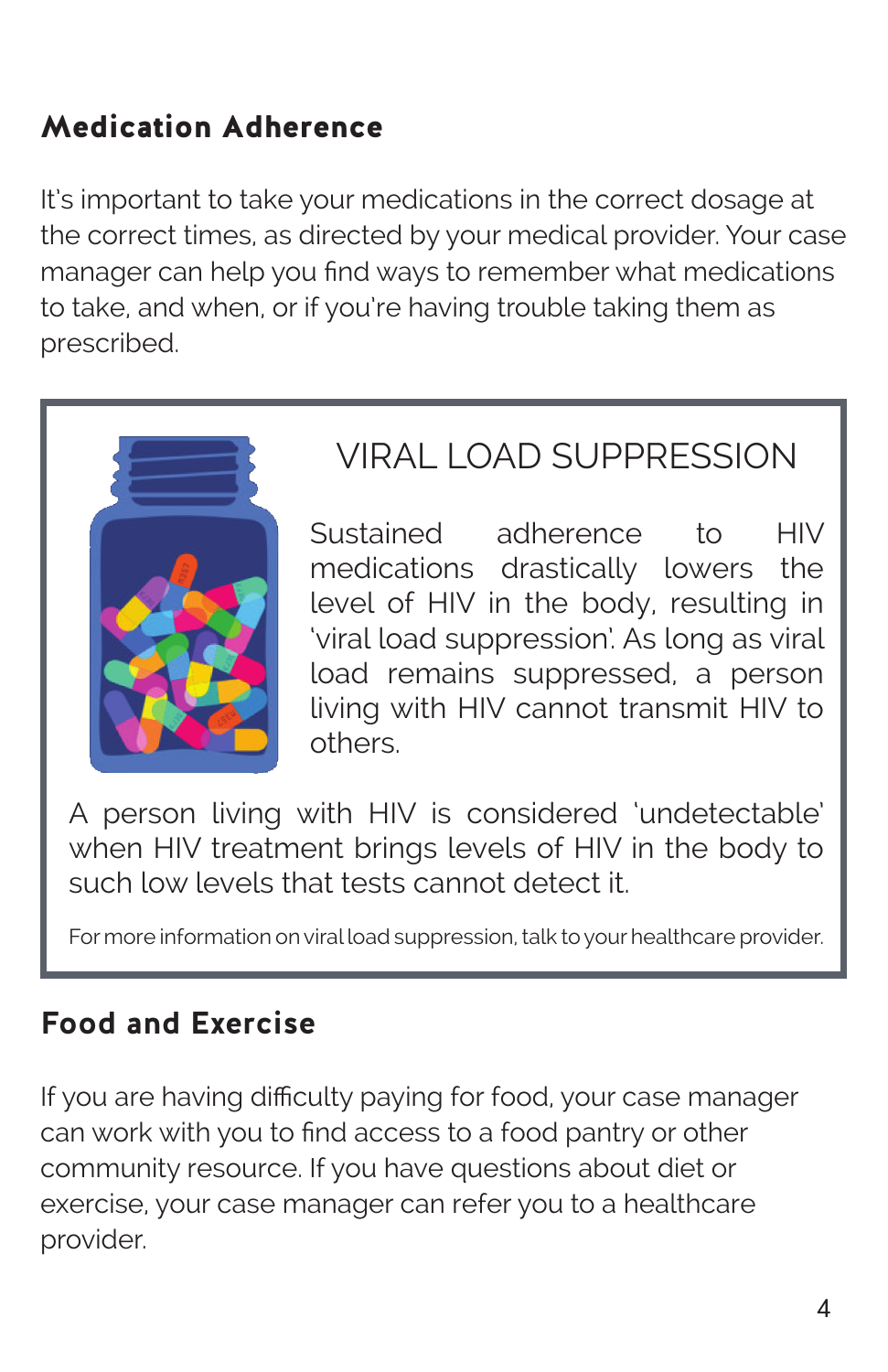# Stigma, Discrimination, and HIV/AIDS

Living with HIV/AIDS is a different experience for every person. Frannie Peabody Center acknowledges that every person is unique and that their interests, needs, and concerns differ. However, one common area of concern is stigma. People living with HIV/AIDS are sometimes stigmatized by others who don't understand the disease.

### What is stigma?

- A stigma is an imagined mark of disgrace or reproach attached to a person by other people. A person who is stigmatized often faces judgement, prejudice, or discrimination.
- People with HIV/AIDS are sometimes stigmatized because HIV/AIDS can be transmitted through sexual contact or shared drug equipment, leading some people to assume that being HIV positive is the result of making dangerous or careless choices.

#### How might stigma affect our community?

- Stigma associated with HIV/AIDS can make combating HIV transmission more difficult. This is because people who are at risk for HIV can be so fearful that they don't feel safe to take the necessary steps to access care.
- Stigma can make people fearful about and unwilling to get an HIV test. This can lead HIV-positive people to infect others unknowingly.
- Lastly, stigma can cause people who are living with HIV/ AIDS to face isolation instead of getting the love and support that they need.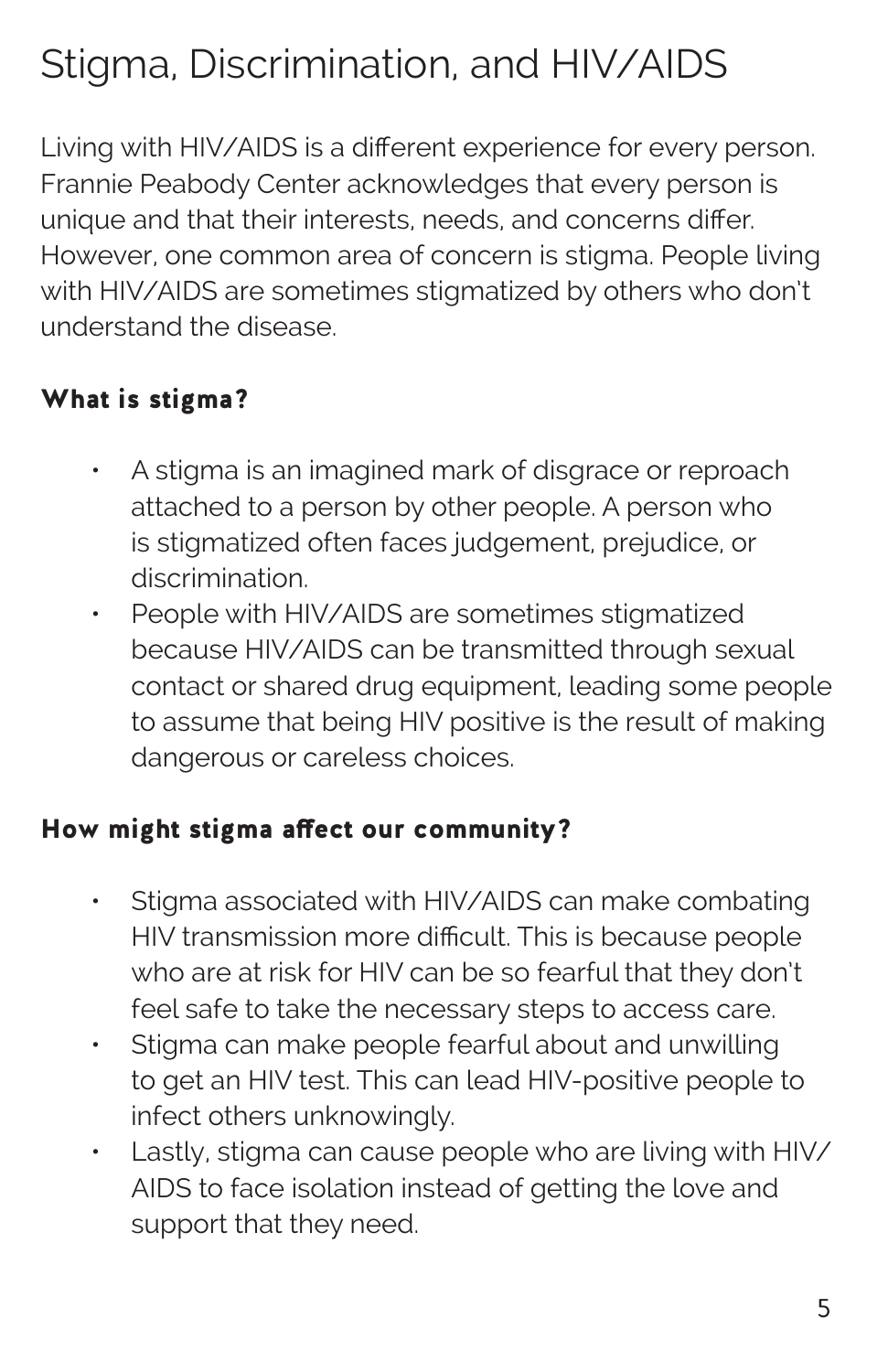#### How might stigma affect you?

- Feeling stigmatized because of your HIV/AIDS diagnosis can lead to depression, anger, and low self-esteem.
- You might encounter prejudice or discrimination because of your status. Some people are discriminated against at work. Others have been rejected by their family, friends, or community because they are living with HIV/AIDS.
- Stigma can make you feel reluctant to disclose your status to people because you fear that they will react negatively. This can make it challenging to form new relationships.

#### How do we combat stigma?

- At Frannie Peabody Center, we believe that everyone is worthy of love and respect. We work with you to make sure you get the best services possible in order to help you lead a productive, healthy life.
- Frannie Peabody Center safeguards your privacy and the confidentiality of your personal health information. We are bound to this practice by federal law (HIPAA), and protecting your privacy is a priority for us. We will not disclose your information to anyone without your permission. This helps ensure that you can decide for yourself how and whether to disclose your status to others.
- When requested, we work to educate the families and friends of our HIV-positive clients. We also educate the greater community through workshops, advocacy, and discussions.
- We provide people an opportunity to get tested confidentially and a safe place to talk about risks associated with certain behaviors.
- For more than 30 years, Frannie Peabody Center has represented the interests of the HIV-affected community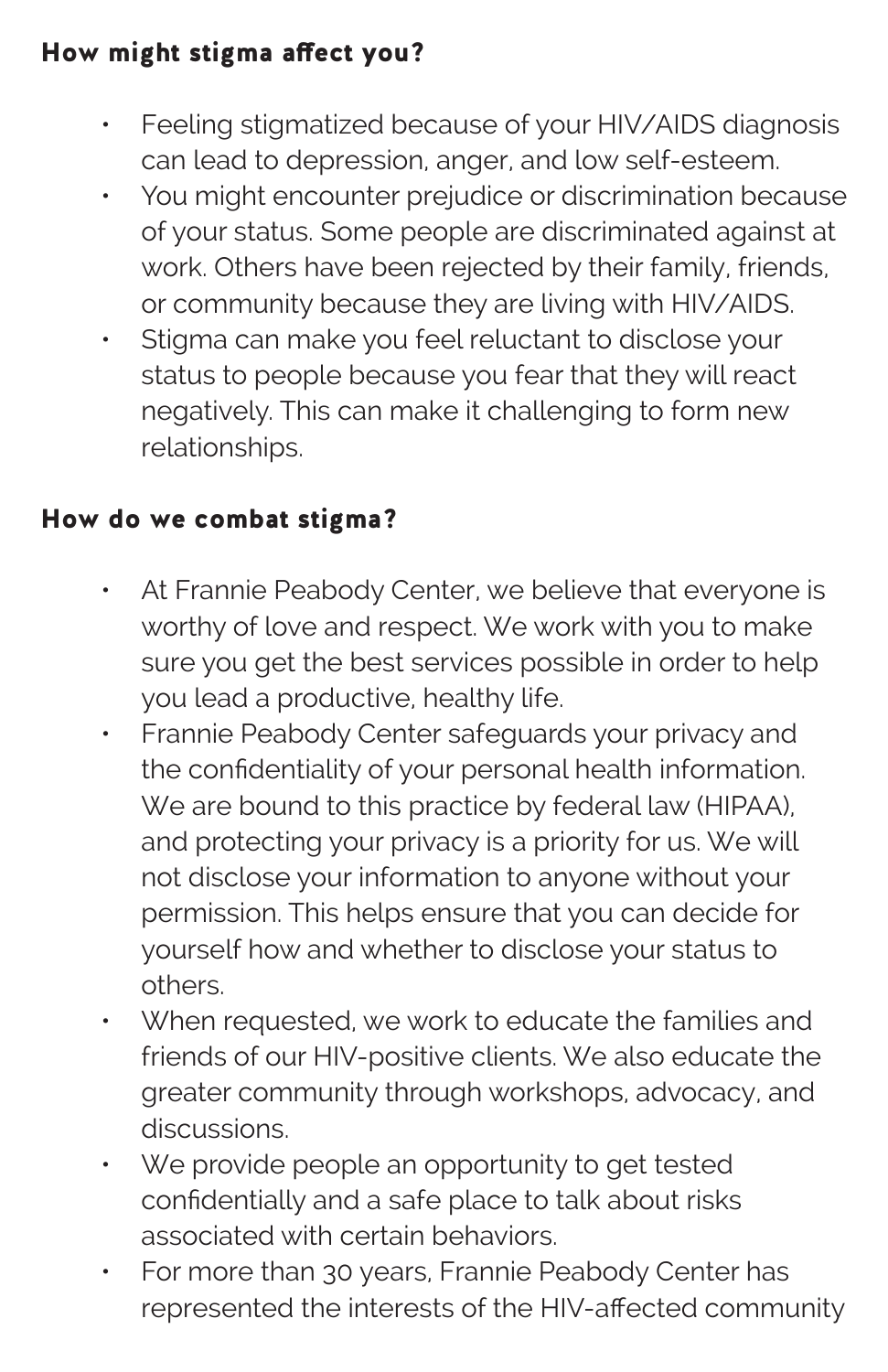and served as a resource for the State of Maine.

It's important to remember that HIV is a virus. It is not a moral judgement about who you are or what you've done. If you've experienced stigma or discrimination because of HIV, speak to your case manager about it and they can help connect you to supportive resources.

### Privacy practices

For more information about how your clinical information may be used and disclosed for all programming at Frannie Peabody Center, and how you can access this information, please see our agency's Notice of Privacy Practices. Your case manager or counselor will go over this information with you, and you can take a copy home if you'd like.



HIPAA, the Health Insurance Portability and Accountability Act, establishes national standards to protect individuals' medical records and other personal health information and applies to health plans, health care clearinghouses, and those health care providers that conduct certain health care transactions electronically.

The Rule requires appropriate safeguards to protect the privacy of personal health information, and sets limits and conditions on the uses and disclosures that may be made of such information without patient authorization. The Rule also gives patients rights over their health information, including rights to examine and obtain a copy of their health records, and to request corrections.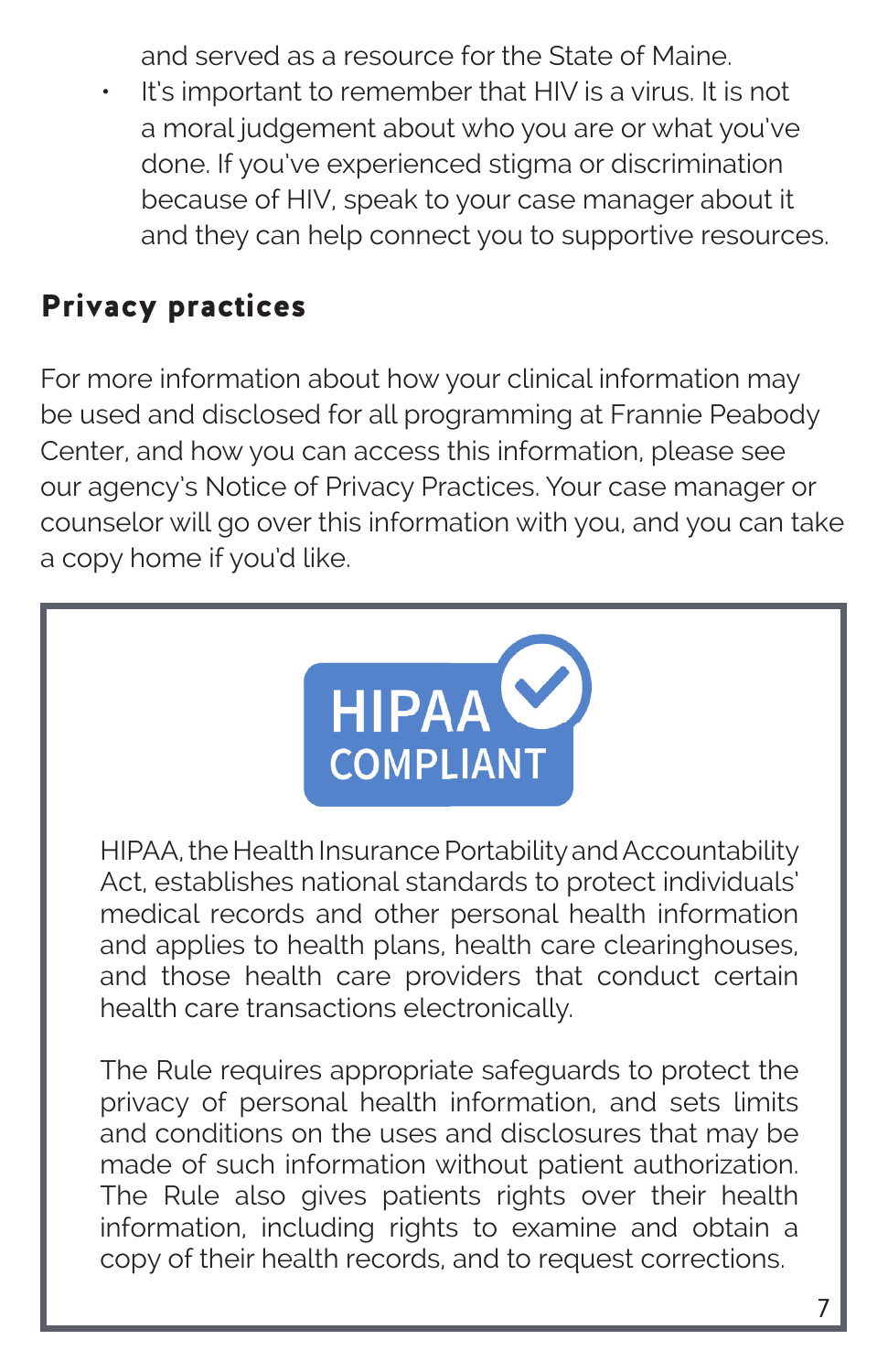# **Housing**

Staying healthy can be easier when you're in a safe, stable living situation. Your case manager can help you understand what housing resources might be available to you in the community. Frannie Peabody Center has a program called Housing Opportunities for People With AIDS (HOPWA) that is funded by federal government contracts and operates throughout the State of Maine. There are different types of assistance available through this program which is designed to prevent homelessness. Your case manager can provide more information regarding applications and existing waitlists.

Please note that case managers can assist with navigating housing resources, but they cannot obtain housing units on behalf of clients.

Rental assistance: If you are unable to pay your rent or mortgage due to an emergency, your case manager can put you in touch with programs that may be able to help.

Heat, electricity, and gas: If you are having trouble paying for utilities, your case manager can help you find resources that may be able to help.

Landlord issues: If you are having difficulty negotiating with your landlord, your case manager may be able to help you advocate for yourself and get connected to other supportive resources.

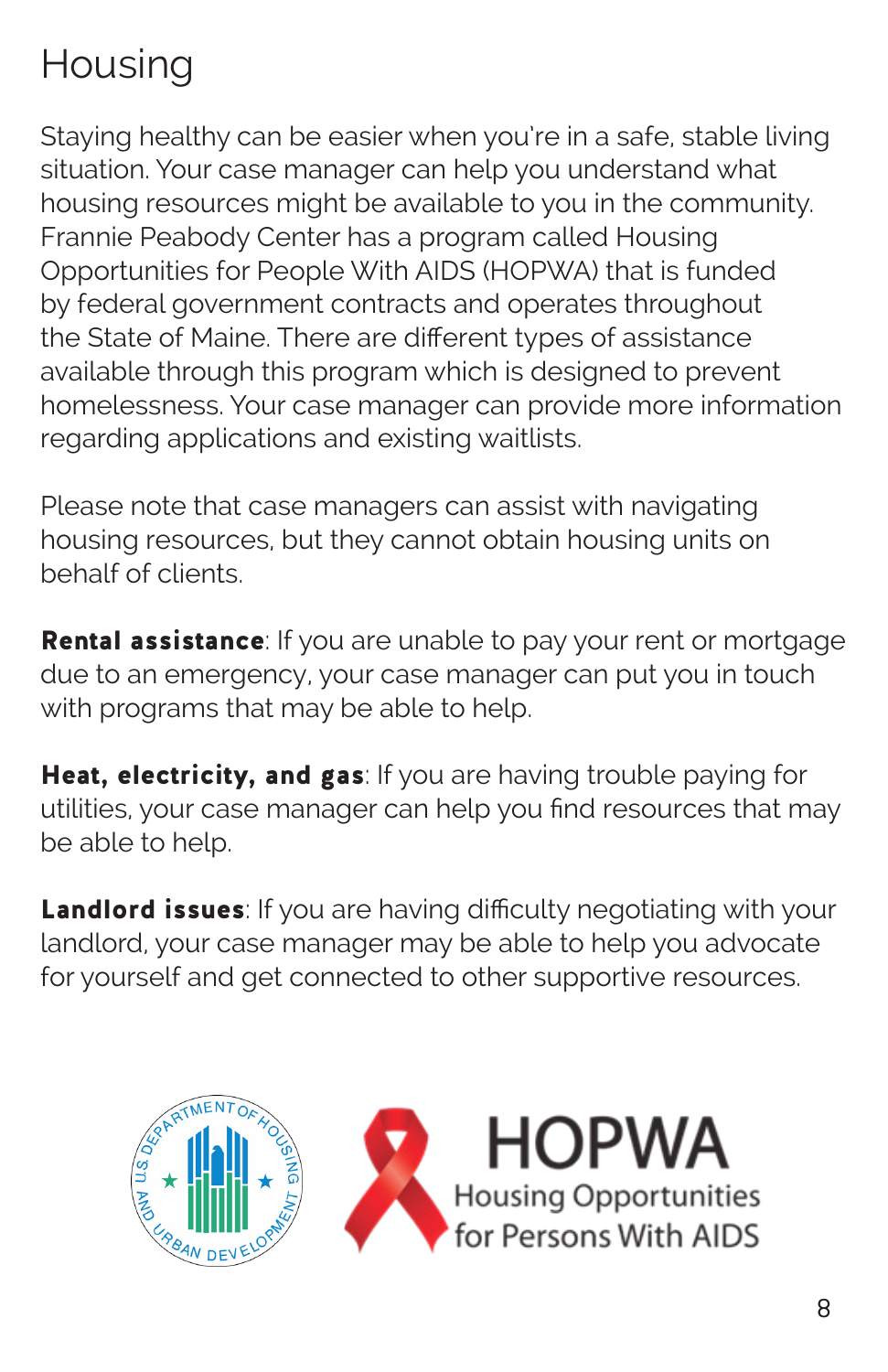## Legal and Financial Assistance

It can be stressful to deal with legal and financial issues. Your case manager may be able to connect you to resources in the community that can help, such as:

**General Assistance**: GA programs are run by counties or cities to help eligible adults who don't have enough money to pay their basic living costs.

**Disability Income**: If your medical provider has said that you are unable to work, you might qualify for disability income. Your case manager can refer you to local agencies that can help you with enrollment in these benefits.

**TANF and SNAP**: If you have a low income and you have children, you may be eligible for Temporary Assistance for Needy Families (TANF) through the Department of Health and Human Services (DHHS). Your case manager can help you navigate the application process.

Legal resources: Frannie Peabody Center is not a legal resource and cannot give legal advice. However, your case manager can work with you to access supportive resources in the community.

**Immigration**: Frannie Peabody Center does not require US citizenship in order for you to access our services. If you have questions about your immigration status or process, your case manager may be able to connect you to resources in the community that can help.

**Budgeting:** Frannie Peabody Center is not a financial advisor and we cannot give financial advice. However, we can help you find ways to better understand your budget and access assistance based on your eligibility.

**Medical costs**: Your case manager can connect you to programs<br>that may be able to assist with maglical bills that may be able to assist with medical bills.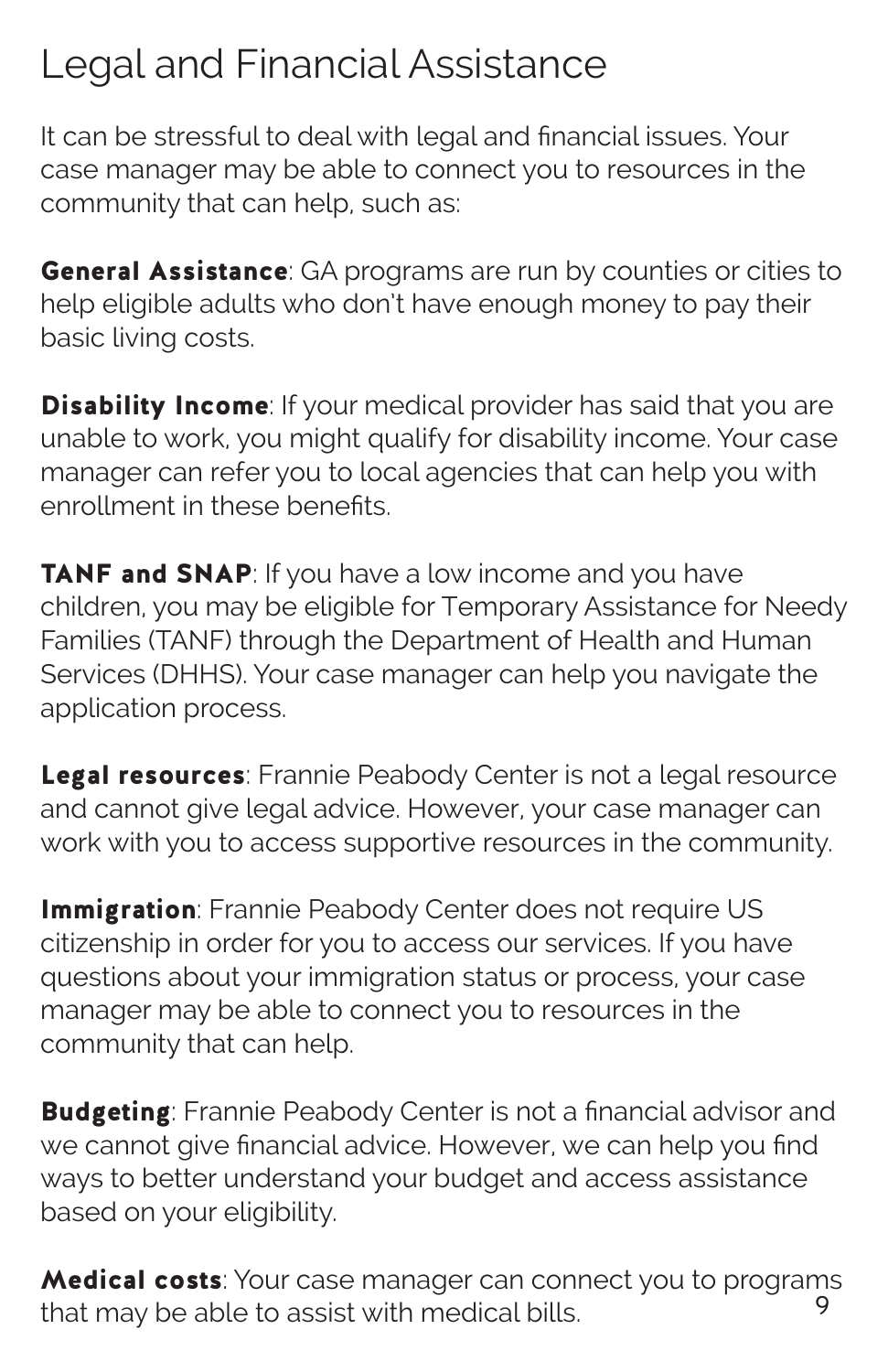## Prevention

Keeping you and your partner(s) safe is important. People with HIV have an increased risk of contracting other sexually transmitted infections.

Frannie Peabody Center case managers and prevention staff can help by supplying you with safer-sex education and materials. Even if you are not sexually active, it is important to stay informed.

- Free rapid HIV testing: We provide free rapid HIV and Hepatitis C testing in Cumberland and York counties. We also offer walk-in testing at our main office every Wednesday from 2-6. We use a quick and pain-free oral swab test. Stop by our walk-in hours, or make an appointment by phone or on our website.
- **Education**: Becoming educated about HIV/AIDS can keep you and your partner(s) healthy. We can provide you with information and refer you to educational opportunities in the community.
- PrEP (Pre-exposure Prophylaxis): Medication is available for people who are at risk for contracting HIV. We can give you information about how to prevent transmitting HIV to your partner(s) using PrEP.
- PEP (Post-exposure Prophylaxis): We can refer you to emergency resources for PEP. PEP involves taking antiretroviral medicines (ART) after being potentially exposed to HIV to prevent becoming infected. PEP must be started within 72 hours after a recent possible exposure to HIV, but the sooner you start PEP, the better. (www.cdc.gov)
- Needle exchange programs: If you are a person who injects drugs, we can connect you to local needle exchange programs.
- Safer sex products: Our office provides free condoms, lubricants, dental dams, female condoms, and information about using safer sex products. 10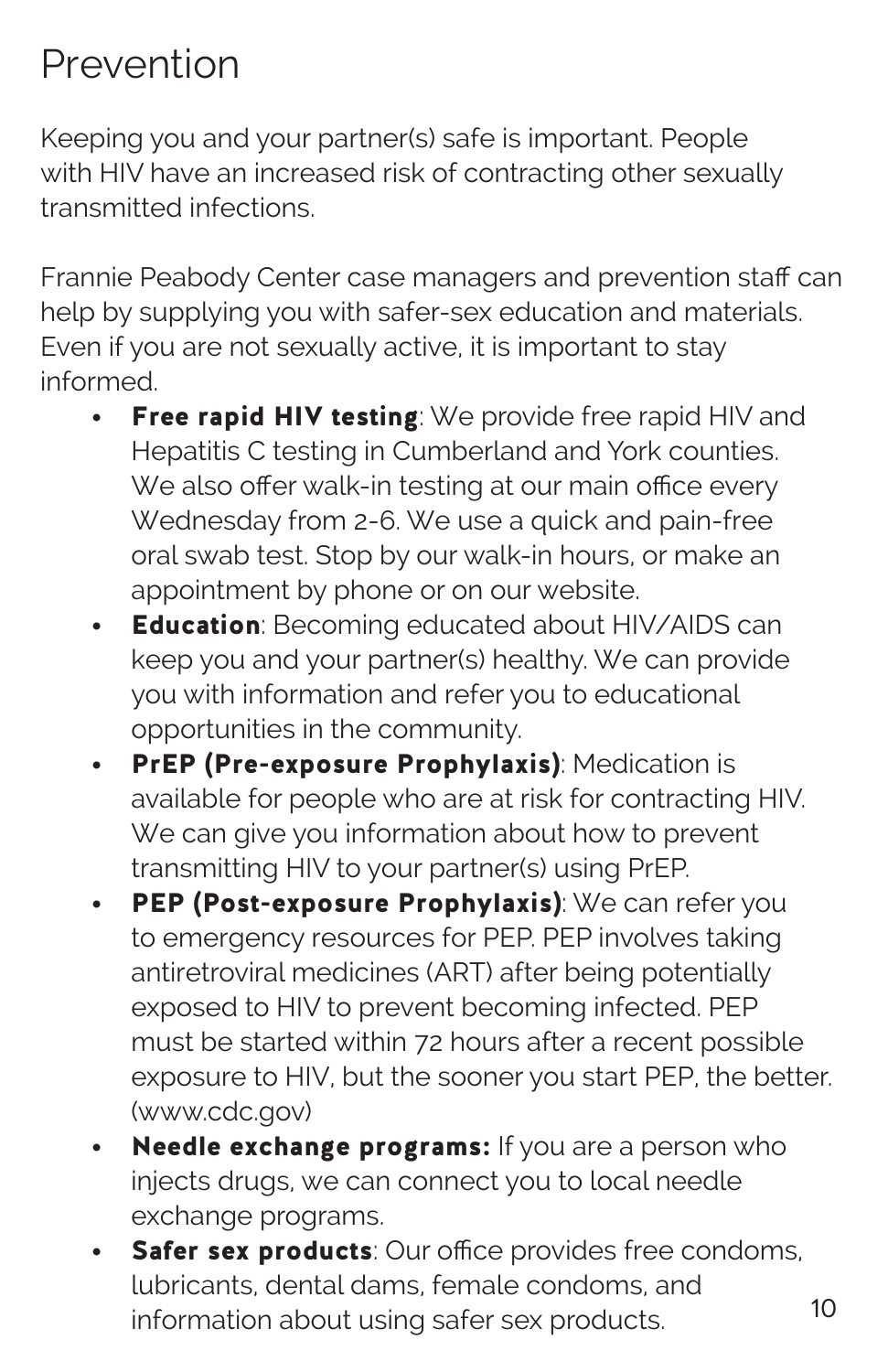# Behavioral Health

Accessing mental health support can be very helpful to learn coping mechanisms and have an opportunity to talk with a professional about your concerns. Frannie Peabody Center is a licensed mental health treatment provider. We accept MaineCare, Medicare, and a number of private insurances.

Our behavioral health counselor is a LCSW and is available to meet with clients whether they are HIV-positive or not. If you are interested in accessing behavioral health services, contact our main office to request more information.

Almost every person faces mental health challenges at some point. Major stresses—like the death of a loved one, divorce, loss of a job, or moving—can have a major impact on mental health. Having a serious illness, like HIV, can be another source of

major stress. You may find that living with HIV challenges your sense of well-being or complicates existing mental health conditions.

To help manage your mental health, it is important to know when, how, and where to get help.  $\mathbb{N}$   $_{\cdots}$  cdc.gov

11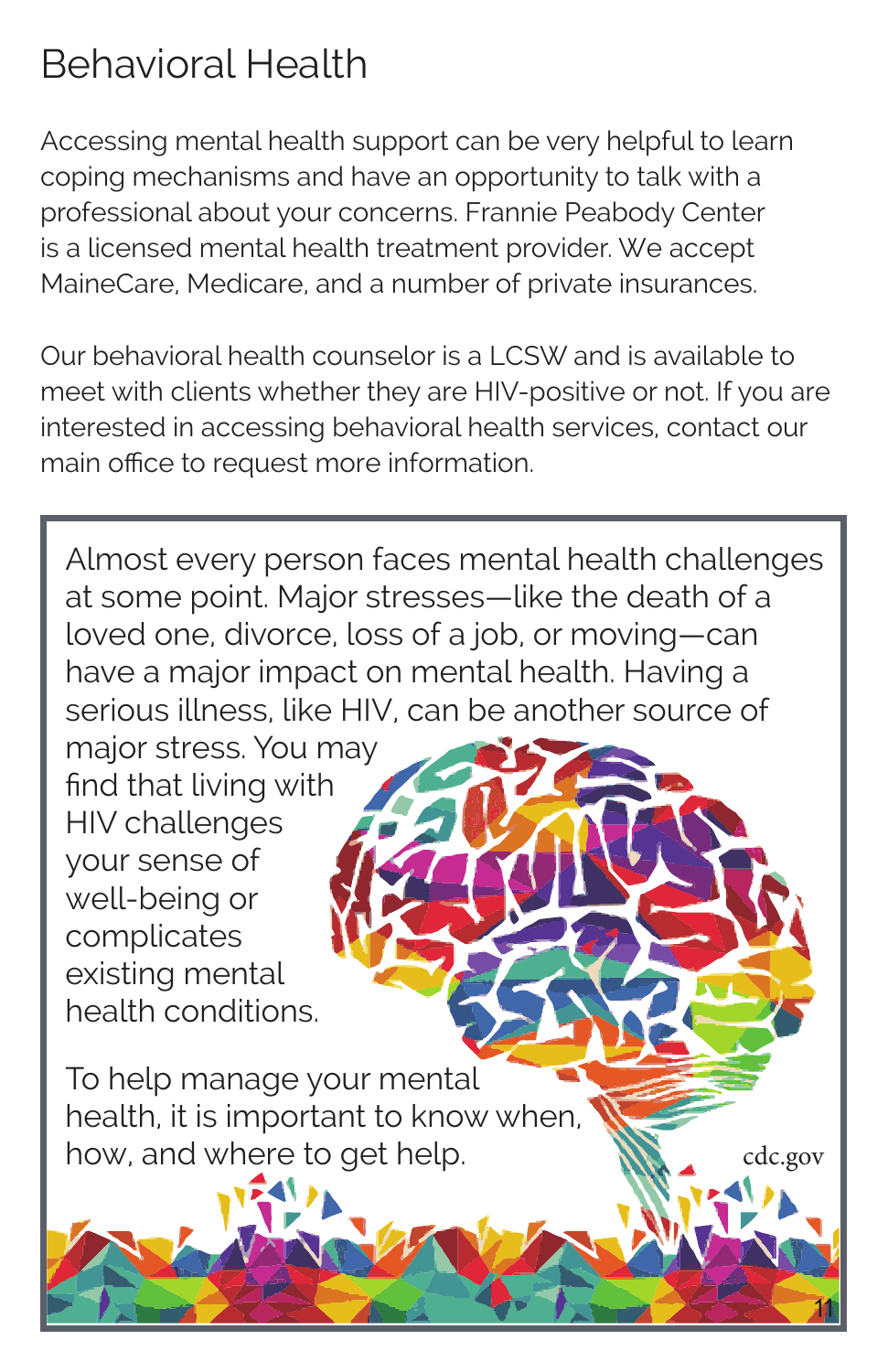# Support and Involvement

Getting involved with the HIV-positive community can help you connect to others, find support, and combat the feelings of isolation that sometimes come with an HIV/AIDS diagnosis. Frannie Peabody Center works with clients and case managers to find a variety of ways for people to get involved such as:

- Peer Support Group: Facilitated by a Frannie Peabody Center employee, this small group meets on the third Thursday of each month. For more information, contact the main office.
- **Friends of Frannie:** All kinds of social events are organized by Frannie Peabody Center and our community partners. Friends of Frannie is a mailing list that you can join to be notified of these events and volunteer opportunities. See our website for more information.
- General volunteer opportunities: Your help and skill are always welcome at Frannie Peabody Center. Contact us if you'd like to get involved.
- State-level advisory boards: These groups include HIV Advisory Committee, Integrated Planning Committee, and state-run focus groups.
- Other advocacy opportunities: If you'd like to get involved as an advocate for HIV-positive people in Maine and beyond, there are plenty of opportunities: write to your legislators, keep yourself informed, and talk with people in your community about issues that are important for people living with HIV/AIDS.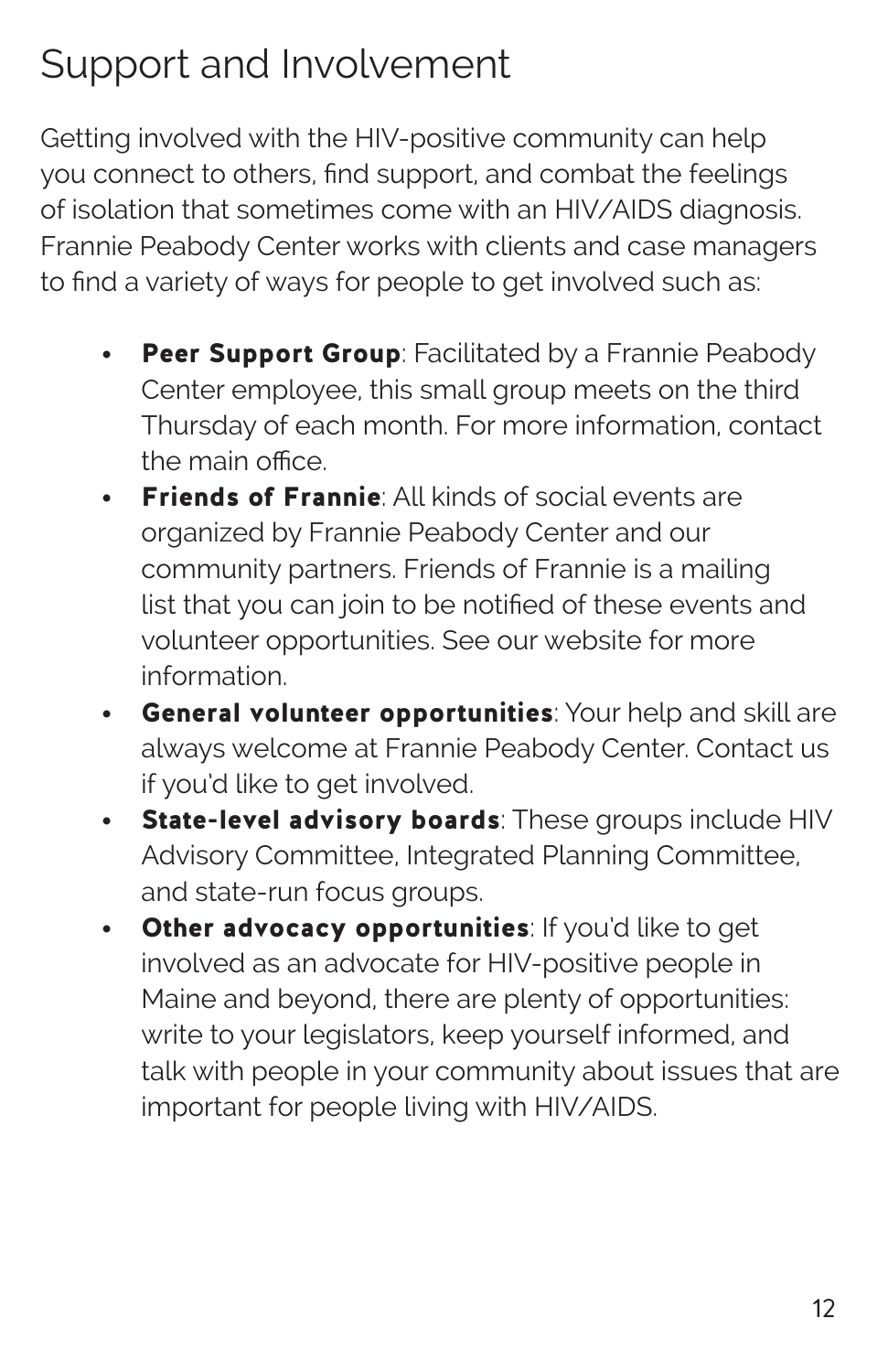# Your Rights and Responsibilities

If you want to receive HIV Medical Case Management or Behavioral Health services, you have rights and responsibilities.

### As a client of Frannie Peabody Center, I have the following Rights:

- 1. I will be treated with dignity and respect.
- 2. My information will be protected. My rights are explained in the "Notice of Privacy Practices."
- 3. I will be treated equal with others. My services will not change because of who I am – my race, color, religion, sex, national origin, ancestry, age, physical or mental disability, or sexual orientation.
- 4. I will not be abused or threatened.
- 5. I will get services for which I am eligible. I will be told about services I can use, any costs, and the time it will take to get services.
- 6. I will get quality care.
- 7. I can help plan my services. I will be part of making decisions.
- 8. I can stop my services. I can stop services at any time by telling my case manager or counselor.
- 9. I can file a complaint. I can give a complaint about services without losing my services. The "Grievance Policy" explains how to file a complaint, and what to expect.

### As a client of Frannie Peabody Center, I have the following Responsibilities:

- 1. I will treat others with respect clients, staff, and volunteers.
- 2. I will protect other people's information. I will not share 13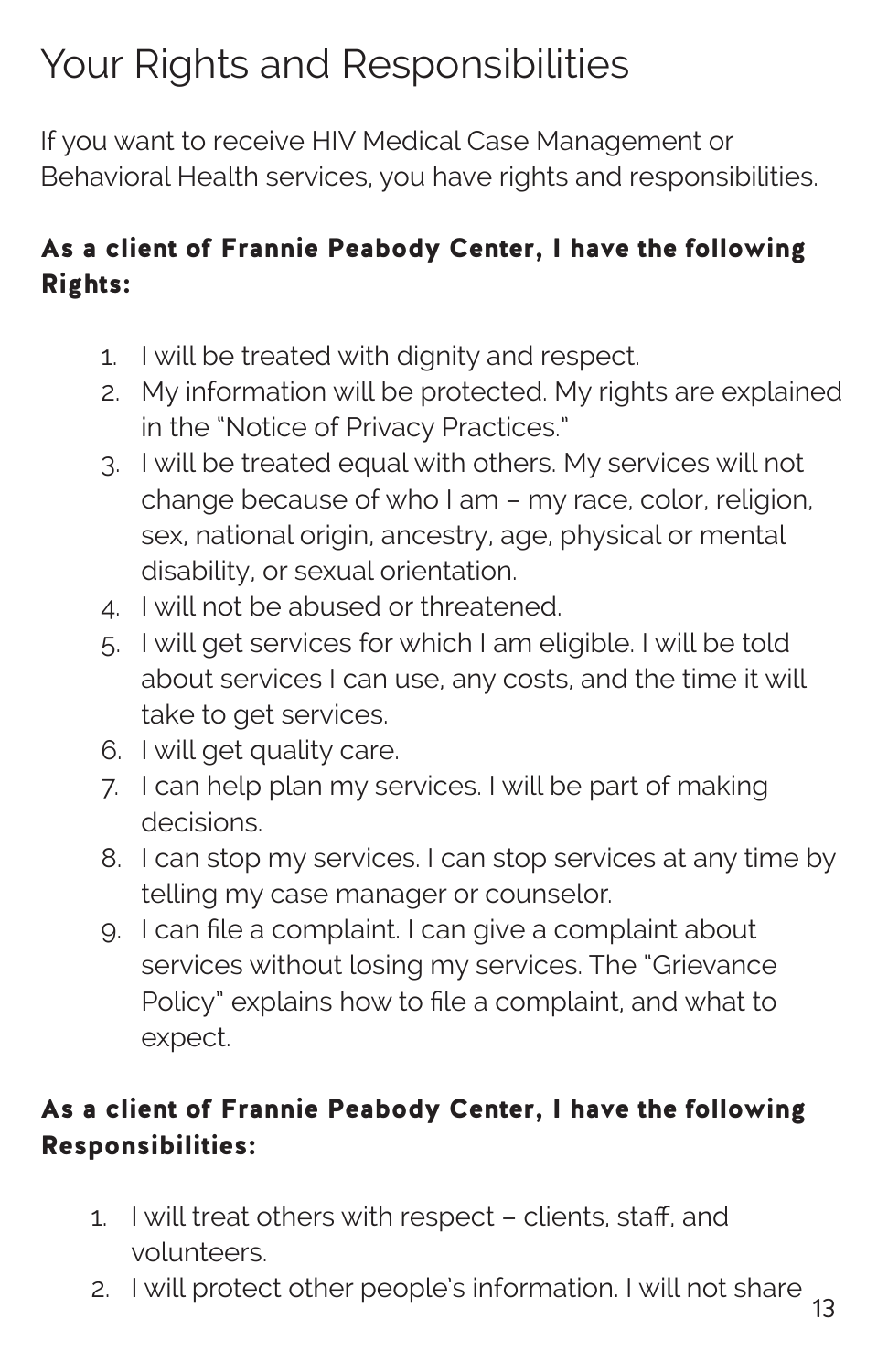information about other clients. I will respect their privacy.

- 3. I will not abuse or threaten others. I may lose my services if I threaten or abuse others.
- 4. I will give correct information. My case manager or counselor needs good information in order to help me receive the right services. I will be honest when I give information.
- 5. I will tell my case manager or counselor about changes. I will tell my case manager or counselor about changes in my life, like changes in address or telephone number, income, or medical or insurance status. My case manager or counselor needs to know about any changes to help me receive the right services.
- 6. I will keep appointments. I will do my best to keep the meetings I make with my case manager or counselor. I will call to change meetings if I am unable to attend.
- 7. I will be a part of my services. I will work with my case manager or counselor to make a plan. I will work to reach my goals and complete the tasks I agree to. I will tell my case manager or counselor if I want to stop services

## **Grievances**

Frannie Peabody Center strives to ensure that our services are high-quality and efficient. If you should encounter a problem with your services, you have the right to file a grievance. A grievance is defined as a client complaint or expression of dissatisfaction regarding service delivery, or any expression of dissatisfaction by a service provider.

We take your concerns very seriously and will work quickly to address your needs. If you need to file a grievance, please contact your case manager or our main office for more information about the written grievance procedure.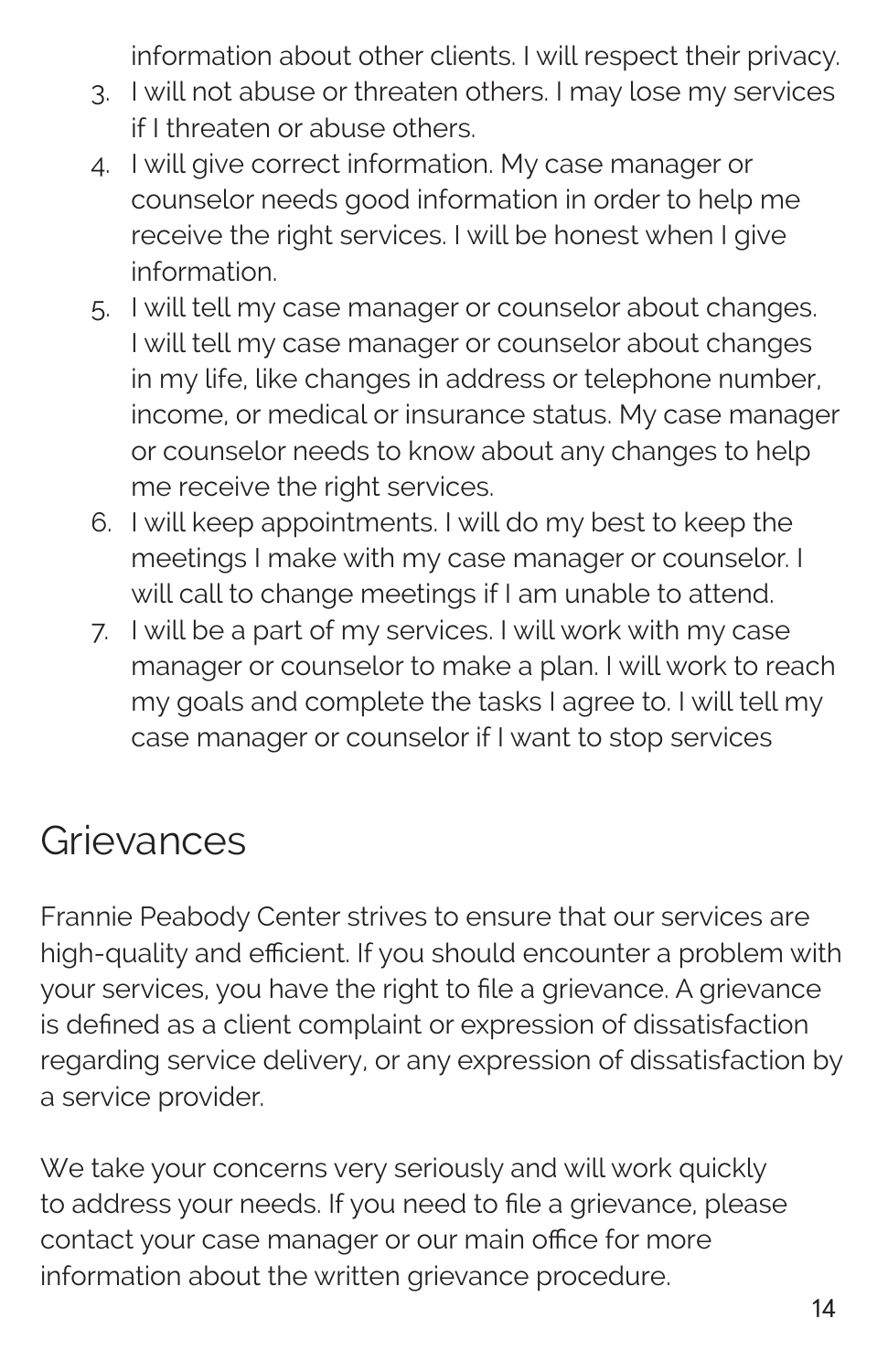## Glossary of Terms

ADAP: The AIDS Drug Assistance Program - a US federal program that provides FDA-approved drugs to low-income people living with HIV/AIDS who have limited or no health insurance.

Adherence: Routine, prescribed use of treatment or regimen as recommended by medical provider. Also called compliance.

AIDS: Acquired Immune Deficiency Syndrome – a set of symptoms and infections resulting from damage to the body's immune system. It is caused by the human immunodeficiency virus (HIV).

ASO: AIDS service organization – any of numerous organizations like Frannie Peabody Center that provide medical or support services to people affected by HIV/AIDS. Confidentiality: The assurance that private information will be kept private.

**CD4 count:** The number of CD4 lymphocytes per cubic millimeter of blood. It is a measure of the strength of the immune system and of how far an HIV infection has advanced. It can also be used to help predict the risk of HIV complications. Healthy CD4 counts in adults range from 500 to 1,500.

CDC: Centers for Disease Control and Prevention – a US federal agency charged with tracking and investigating public health trends. The CDC is part of the Health Resources and Services Administration of DHHS (HRSA). Client Financial Assistance: At Frannie Peabody Center, these are funds allocated for client use for medical expenses that<br>15 are not reimbursable. Specific criteria apply.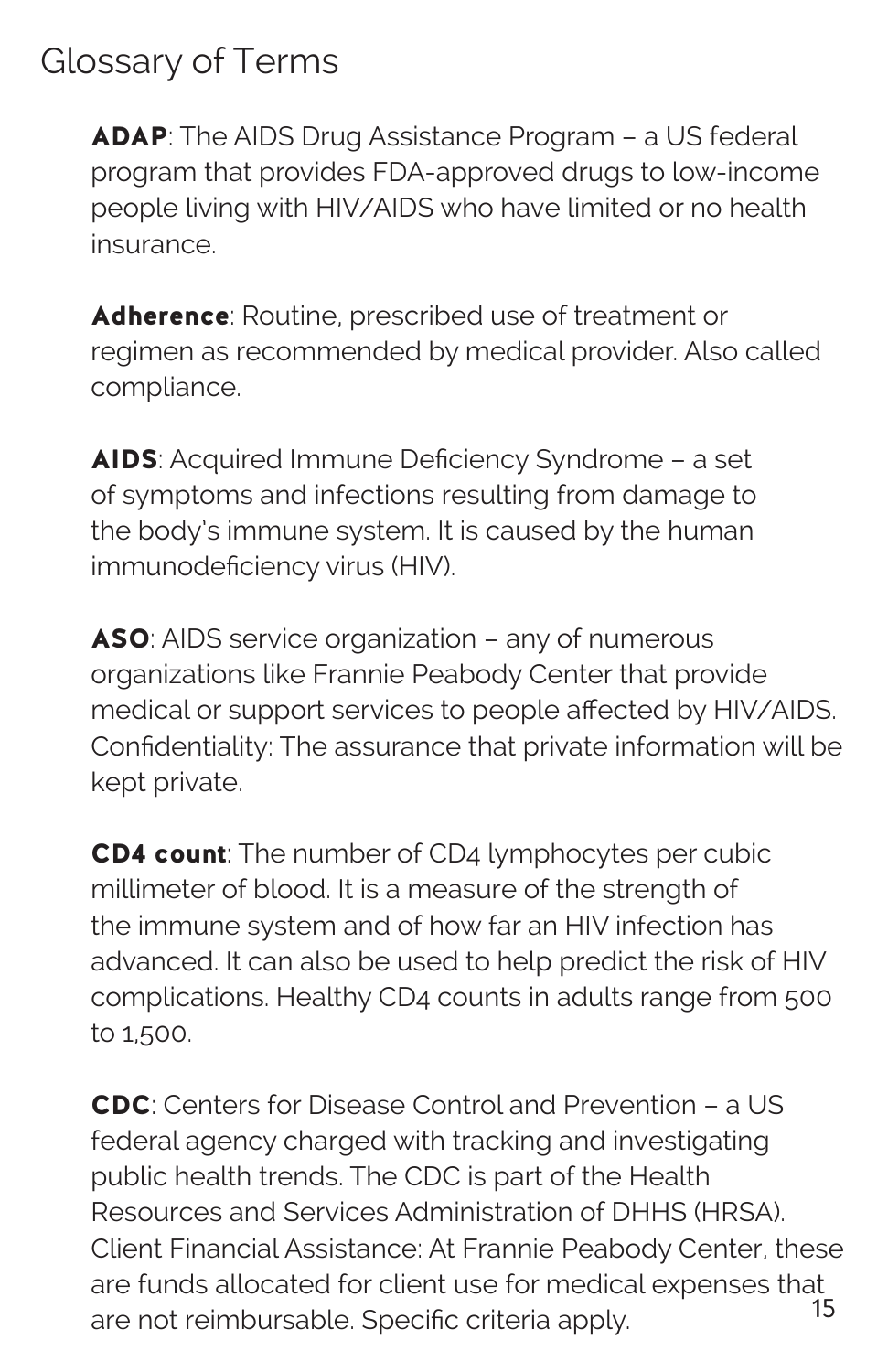**DHHS:** Department of Health and Human Services - the US federal department that administers federal programs dealing with human health and welfare.

**Epidemic:** A widespread occurrence of an infectious disease in a community at a particular time.

Food stamps: Supplemental Nutrition Assistance Program (SNAP) is a resource issued by the government to people with low income that can be used to purchase food at designated locations.

**Grievance:** A verbal or written complaint over something believed to be wrong or fair. Speak to a case manager if you would like to learn more about Frannie Peabody Center's Grievance Policy.

**HIPAA:** Health Information Portability and Accountability Act – a US federal law passed in 1996 to help ensure the privacy of patient health information.

**HIV:** Human Immunodeficiency Virus - a virus spread through contact with bodily fluids that affects the immune system's ability to fight infections. HIV is the cause of AIDS.

**HOPWA:** Housing Opportunities for People With AIDS - a US federal program that provides funding to help support people living with HIV/AIDS and their families.

HRSA: Health Resources and Services Administration – a US federal agency that helps provide health resources for medically underserved populations. For people living with HIV/AIDS, it provides services through Ryan White CARE Act program.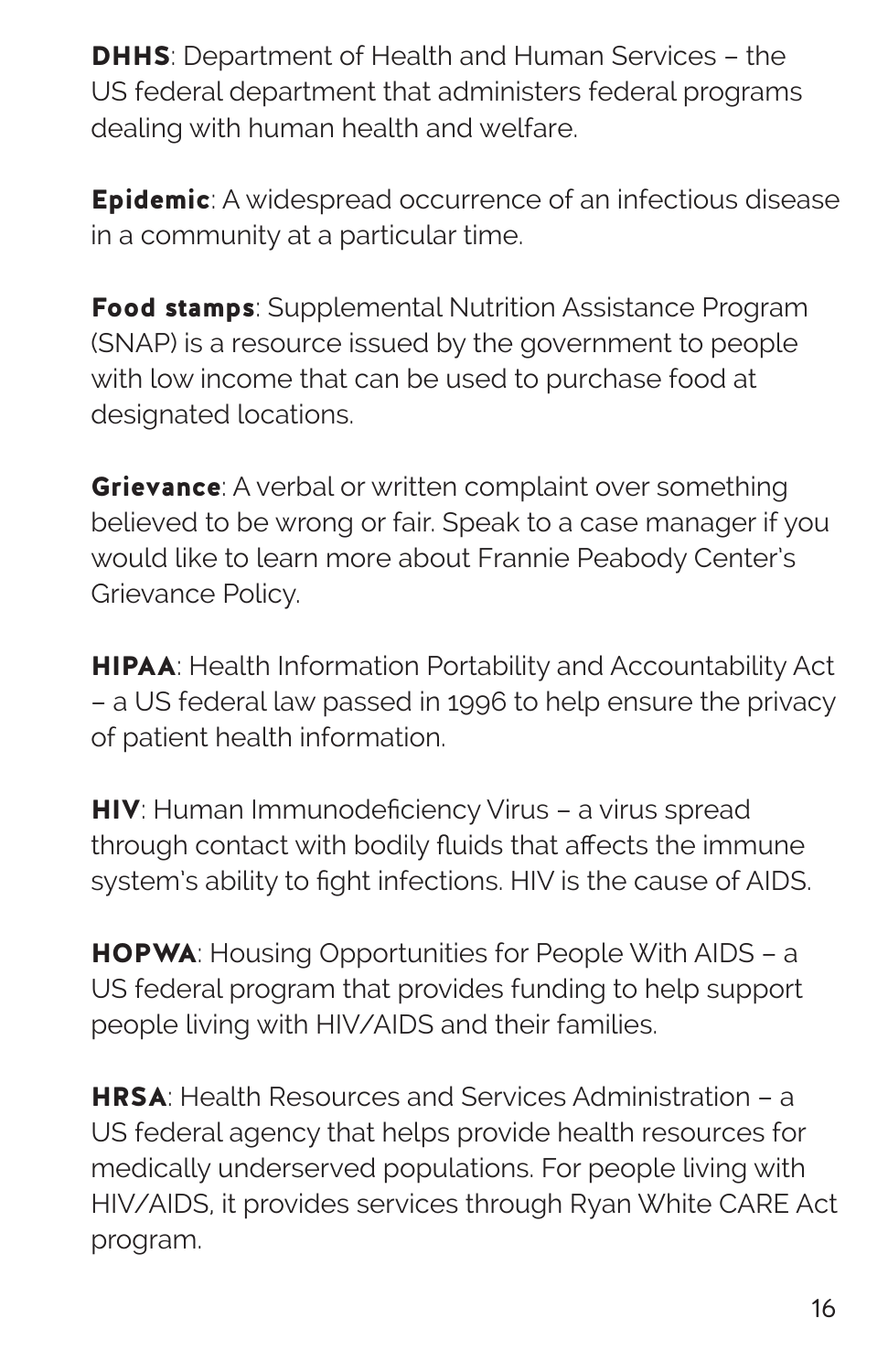LCSW: Licensed Clinical Social Worker – a mental health professional with a Masters Degree in Social Work and two years of supervised clinical training.

**LGBTQ**: An acronym that stands for lesbian, gay, bisexual, transgender, queer

MaineCare: Also known as Medicaid. A federal/state. program that provides funding for health insurance for people with low income. MaineCare also has a Special Benefit Waiver specifically for people living with HIV/AIDS.

MSM: Men who have sex with men. A term coined by the CDC to encompass gay men, bisexual men, and men who have sex with other men but do not identify themselves as gay or bisexual.

**Opportunistic infections: Conditions that arise from a** weakened immune system. These can include pneumonia, tuberculosis, weight loss and wasting, meningitis, syphilis, lymphoma, and Kaposi's sarcoma.

PEP: PEP stands for post-exposure prophylaxis. It means taking antiretroviral medicines (ART) after being potentially exposed to HIV to prevent becoming infected.

**PLWHA: People Living With HIV/AIDS.** 

**PrEP:** Pre-Exposure Prophylaxis is the use of anti-HIV medications to keep HIV negative people from becoming infected. PrEP is approved by the FDA and has been shown to be safe and effective at preventing HIV infection.

Ryan White CARE Act: A 1990 Act of Congress that funds primary care and support services for low income people living with HIV/AIDS who have no health insurance. 17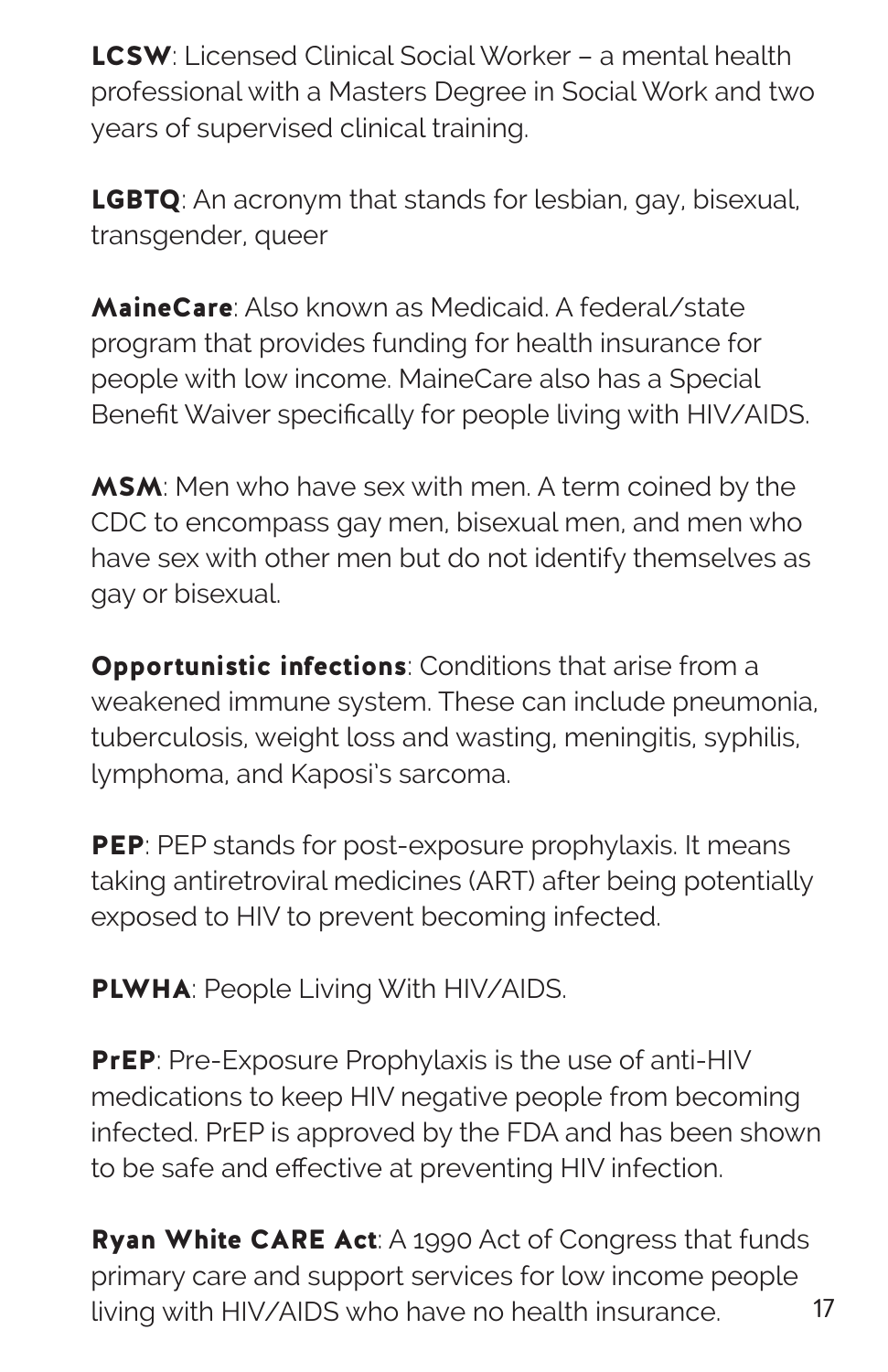**Serodiscordant**: A term used to describe a couple in which one partner is HIV-positive and the other is not. Also called mixed status.

**SSDI:** Social Security Disability Insurance - a US federal program that provides cash benefits to eligible workers who are unable to work for a year or more because of a disability.

**SSI**: Supplemental Security Income – a US federal program for low-income disabled people that provides cash benefits for food, clothing, and shelter.

**STI/STD:** Sexually Transmitted Infections/Sexually Transmitted Diseases. Used interchangeably.

**STRMU:** Short Term Rent, Mortgage, and Utility Assistance – a program funded by HOPWA that helps prevent homelessness by providing short term housing funds for eligible people living with HIV/AIDS.

**T-cell**: A type of white blood cell that plays an important role in the body's immune system and fights against invading organisms.

**TANF:** Temporary Assistance for Needy Families - the US government's chief federal assistance program. It provides temporary cash assistance to low-income families with dependent children.

**Viral load**: A measure of the amount of HIV or other virus in blood and of the intensity of a viral infection. When copies of HIV cannot be detected by standard viral load tests, an HIVpositive person is said to have an undetectable viral load.